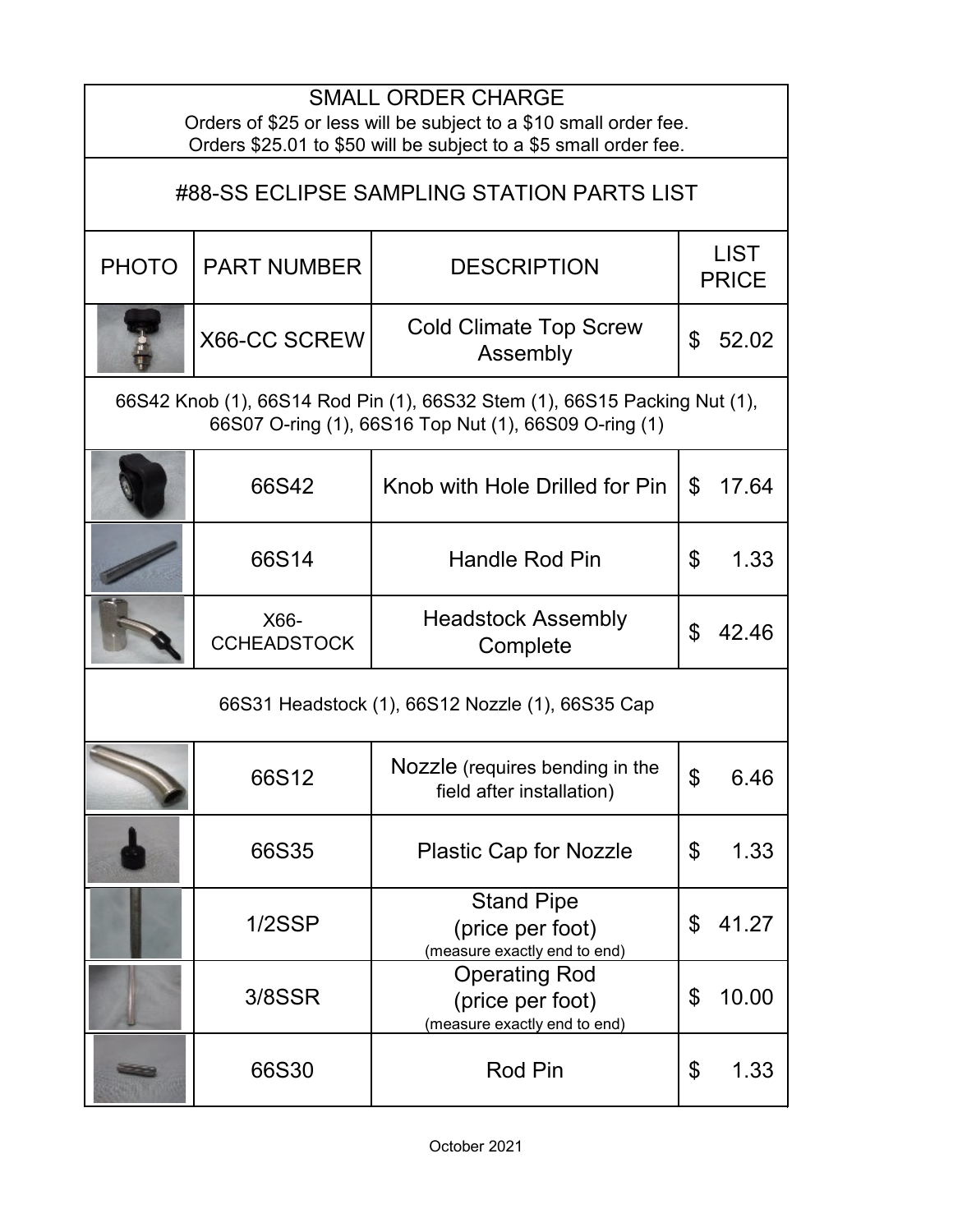|                                                                                                                                          | X66-PLUNGER | #66 Plunger Assembly                                                         | \$ | 17.25    |  |
|------------------------------------------------------------------------------------------------------------------------------------------|-------------|------------------------------------------------------------------------------|----|----------|--|
| 66S26 Plunger (1), 66S27 Seat Rubber (1), 66S28 Plunger Screw (1)                                                                        |             |                                                                              |    |          |  |
|                                                                                                                                          | 66S27       | <b>Seat Rubber</b>                                                           | \$ | 2.18     |  |
|                                                                                                                                          | 66S28       | <b>Plunger Screw</b>                                                         | \$ | 1.33     |  |
|                                                                                                                                          | X66RK       | #88-SS and #66 Repair Kit                                                    | \$ | 2.20     |  |
| 66S27 Seat (1), 66S28 Screw (1)                                                                                                          |             |                                                                              |    |          |  |
|                                                                                                                                          | 66S25       | <b>Inlet Valve</b>                                                           | \$ | 40.34    |  |
|                                                                                                                                          | 88-8-SS     | <b>Stainless Male Elbow</b><br>$1/4"$ Tube x $1/8"$ MNPT                     | \$ | 82.69    |  |
|                                                                                                                                          | 88-7-SS     | <b>Stainless Steel Tubing</b><br>(priced per foot)                           | \$ | 23.80    |  |
|                                                                                                                                          | 66S33       | <b>Stainless Adapter</b><br>1/4" Tube x 1/8" FNPT                            | \$ | 86.10    |  |
|                                                                                                                                          | X66-PETCOCK | <b>Stainless Steel Petcock</b><br>Assembly<br>(Specific 88-SS when ordering) | \$ | 70.00    |  |
| 66S01 Body (1), 66S08 O-ring (1), 66S02 Nut (1), 66S03 Plunger (1), 66S10 (O-ring<br>(1), 66S04 Pin (1), 66S05 Nozzle (1), 66S22 Cap (1) |             |                                                                              |    |          |  |
|                                                                                                                                          | 66S22       | <b>Petcock Plastic Cap</b>                                                   | \$ | 1.33     |  |
|                                                                                                                                          | X883        | <b>Aluminum Cover and Base</b><br>Complete                                   |    | \$619.84 |  |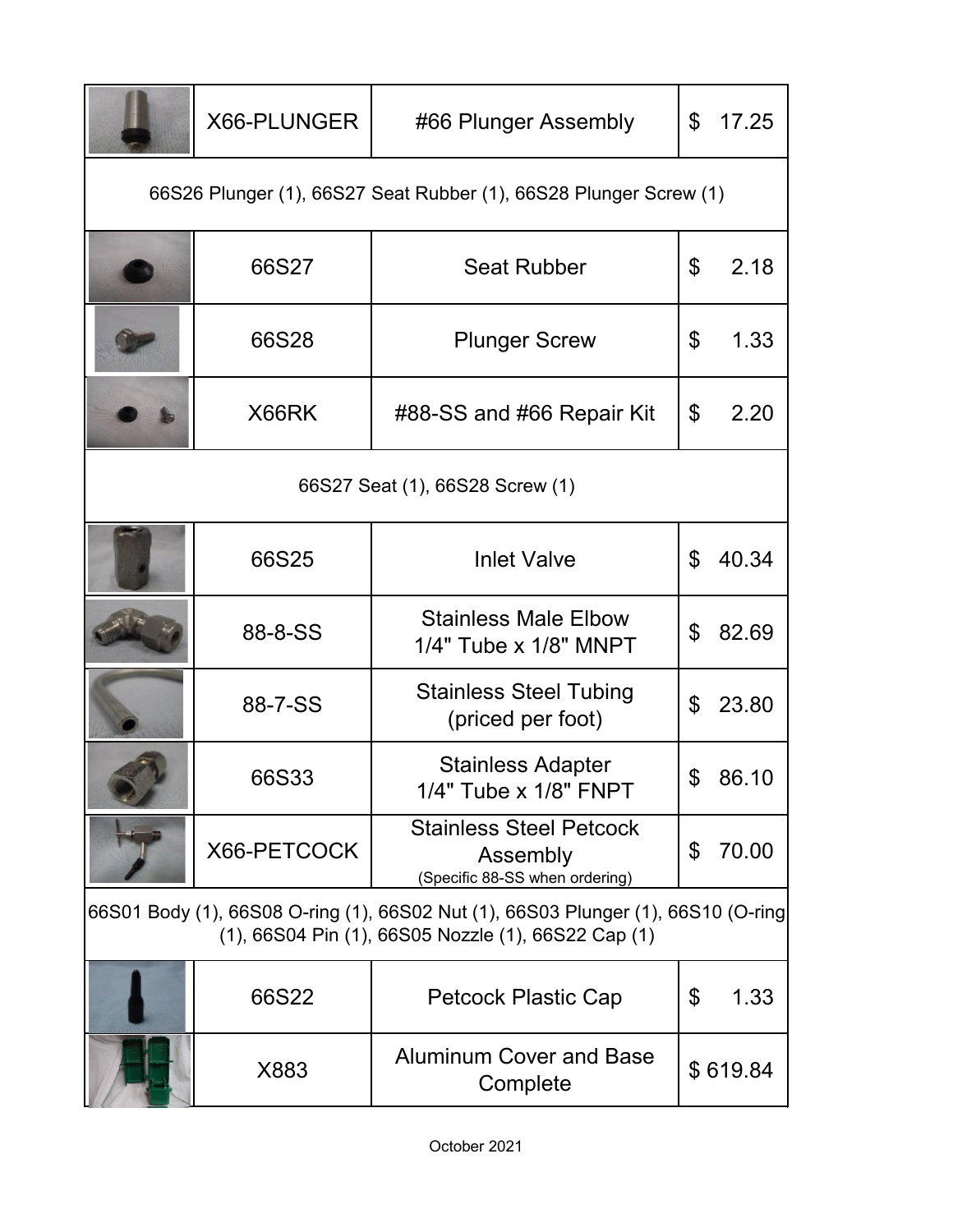| 88-A Front Cover (1), 88-B Back Cover (1), 88-6 Rivet (2), 9419 Washer (2), 88-C1<br>Base (1), 88-C2 Base (1), 88-4 Bolt (6), 88-14 Washer (12), 9465-88 Lock Washer                   |                    |                                                      |                             |  |  |
|----------------------------------------------------------------------------------------------------------------------------------------------------------------------------------------|--------------------|------------------------------------------------------|-----------------------------|--|--|
|                                                                                                                                                                                        |                    | $(6)$ , 88-5 Nut $(6)$                               |                             |  |  |
|                                                                                                                                                                                        | X881               | <b>Aluminum Cover</b><br>Complete                    | \$474.76                    |  |  |
| 88-A Front Cover (1), 88-B Back Cover (1), 88-6 Rivets (2)<br>(Due to compatibility, those with units made prior to 2018 must order X883)                                              |                    |                                                      |                             |  |  |
|                                                                                                                                                                                        | 88-A               | 88 Front Cover                                       | \$213.77                    |  |  |
|                                                                                                                                                                                        | 88-B               | 88 Back Cover                                        | \$212.56                    |  |  |
|                                                                                                                                                                                        | 88-6               | <b>Rivets for #88 Cover</b><br>(requires 2 per case) | \$<br>1.33                  |  |  |
|                                                                                                                                                                                        | 9419               | <b>Washer for Rivets</b><br>(requires 2 per case)    | \$<br>1.33                  |  |  |
|                                                                                                                                                                                        | X882               | <b>Aluminum Base</b><br>Complete                     | \$225.74                    |  |  |
| 88-C1 Base (1), 88-C2 (Base), 88-4 Bolt (4), 88-14 Washer (8), 9465-88 Lock<br>Washer (4), 88-5 Nut (4) (Due to compatibility, those with units made prior to 2018<br>must order X883) |                    |                                                      |                             |  |  |
| #88-SS ECLIPSE SAMPLING STATION OPTIONS PARTS LIST                                                                                                                                     |                    |                                                      |                             |  |  |
| <b>PHOTO</b>                                                                                                                                                                           | <b>PART NUMBER</b> | <b>DESCRIPTION</b>                                   | <b>LIST</b><br><b>PRICE</b> |  |  |
|                                                                                                                                                                                        | 88P-1S             | <b>Small Pump</b>                                    | \$<br>88.00                 |  |  |
|                                                                                                                                                                                        | <b>Z88PS</b>       | Large Pump                                           | \$134.00                    |  |  |
|                                                                                                                                                                                        | 66S39              | <b>Stainless Elbow</b><br>3/8" Tube x 1/8" MNPT      | \$111.16                    |  |  |